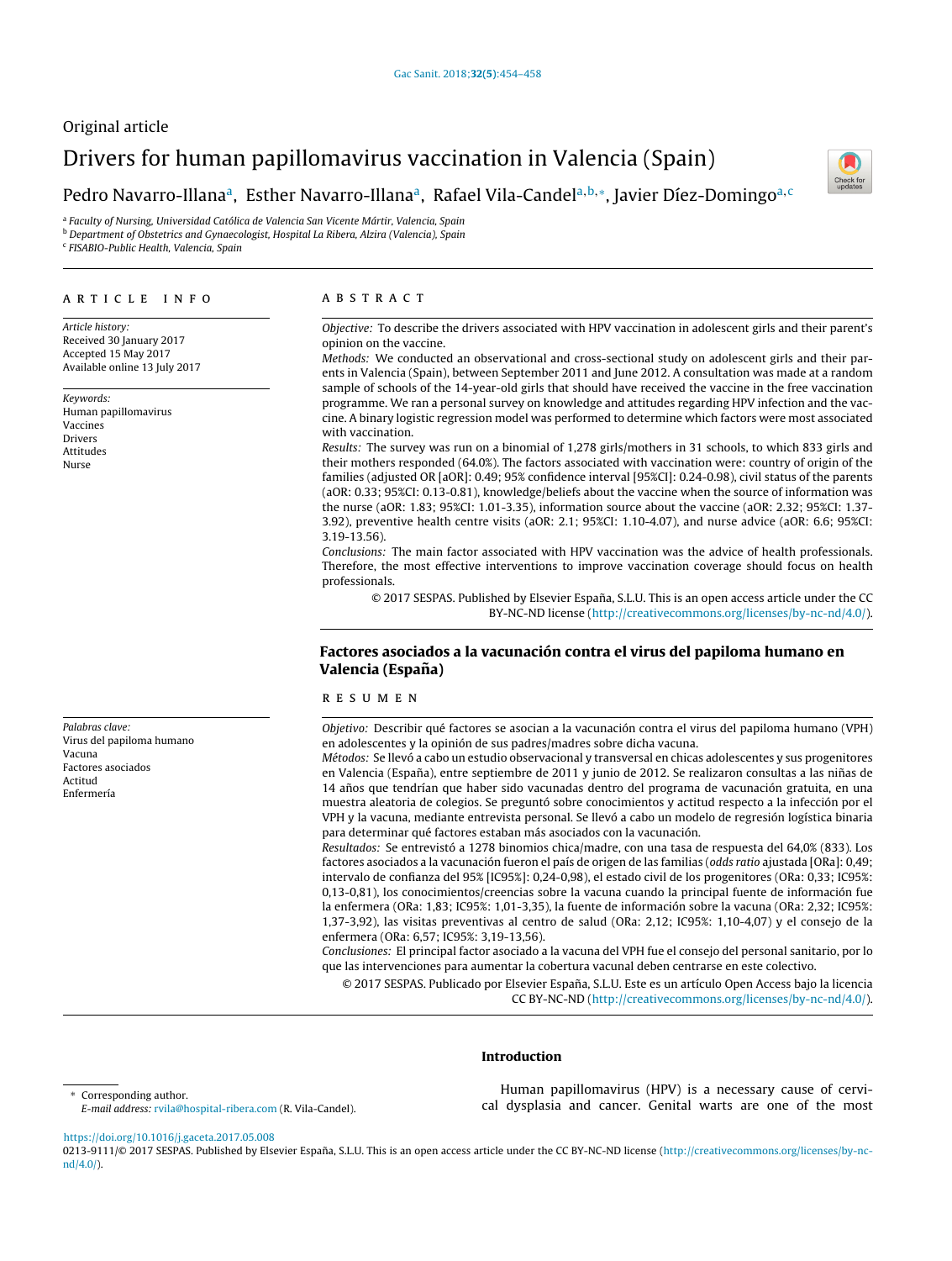prevalent sexually transmitted diseases in Europe. HPV vaccine coverage is thus an important public health concern and understanding the reasons for accepting or rejecting vaccination is essential for increasing compliance.<sup>[1](#page-4-0)</sup>

The reasons for decreased vaccination coverage seemed to be different according to region and circumstances. $2$  There were factors such as the negative impact of mass media, misinformation from anti-vaccination movements, as well as the initial "aggressive" campaigns carried out by commercial companies. $3-5$  In Spain, these campaigns started a polemical debate even before the vaccination program was launched, possibly creating uncertainty regarding the indications for HPV vaccination among some healthcare professionals. Vaccination coverage in the first campaign, in a cohort of girls born in 1994 vaccinated with three doses, was 75.2% of the total target population. However, in the following campaign (1995 cohort), it decreased to 62.5%. And although it increased again slightly to 67.6% in the 1996 cohort, the overall rate did not improve in the region. $6$  Economic studies carried out before and after the vaccination program stated that vaccination coverage of 70%, or higher, was necessary to predict cost-effectiveness of an intervention. $2-5$  Nevertheless, these rates were relatively low compared to others obtained in England, Scotland or Wales (84.0%), where funding and implementation conditions were similar.<sup>[7](#page-4-0)</sup>

Prior to the vaccination program, literature suggested that ethnicity, socio-demographic and psychosocial factors could play a decisive role in vaccination. $8$  Research after the vaccination programs were launched<sup>6,8-14</sup> confirmed that age, perceived access to vaccination, cultural norms, religion, knowledge about the severity of the disease and risk perception, directly influenced the accep-tance of the vaccine.<sup>[1,15](#page-4-0)</sup> These factors, together with the usual acceptance difficulties that any vaccine may have, are a challenge to achieve better vaccination coverage rates.

This study was designed to determine the drivers associated with HPV vaccination in the region of Valencia (Spain), and to ascertain whether there was a major determining factor in order to carry out more effective interventions to improve vaccination rates.

## Subjects, material and methods

## Design

We conducted an observational, and cross-sectional study in adolescent girls and their parents of Valencia (Spain) between September 2011 and June 2012.

## Sample size and population

A randomized and stratified selection of schools in the region of Valencia was made, according to funding (public, private or charter school) and geographic location (rural, semirural or urban). This cohort was in the post-vaccination school year and should have received the vaccine during the previous year. We included their mothers (otherwise, fathers or legal guardians) since, in most cases, they had the last word in the decision to vaccinate.

We estimated the prevalence of 70% population adolescent girls vaccinated. We assumed a population of 9,506, with a Type I error (alpha risk) of 0.05, an accuracy of 5% and a dropout rate of 50%. We therefore calculated a sample size of 1,230 girls and respective mothers for our study. Sample size was undertaken using Epidat 3.1.

## Measuring instruments and study variables

An envelope with a questionnaire, an information sheet and a parental consent form was given to each girl, which was later returned to the schools. After checking the consent form, we interviewed the girls at the school to guarantee the correct development and understanding of each part of the questionnaire. Before data collection, the research team had carried out a pilot study in the school of a low-income area to assess comprehension difficulties of the questionnaire, as well as the correct data collection procedure.

All families that expressed their refuse to participate were excluded of the study.

The variables collected comprise:

- Socio-demographic characteristics included were country of origin, if the girls lived with their parents, parents' occupation, and religion, if any.
- Health status and use of health resources included were about how many times they saw their primary care physician or nurse every year, as well as if they suffered from any diseases or were undergoing any tests (gynaecology related or in general). We also included their, as well as their friends', attitudes towards vaccines in general, and the advice they received from their community nurse or doctor about vaccination.
- Regarding drug use and risk perception included were about consumption of alcohol, tobacco, cannabis, 3,4 methylenedioxymethamphetamine (MDMA) or cocaine, as well as the frequency of use. They were also asked about how concerned they were regarding issues like traffic accidents, domestic or work-related accidents, cancer, depression, selfesteem problems, sexual transmitted diseases, or new epidemics, among others.
- Concerning their knowledge about HPV and its vaccine, we inquired if they knew where the HPV infection produces cancer, as well as how it was transmitted, ways to avoid it and if they knew about any relatives who had suffered from cervical cancer or if they had been vaccinated. We also asked about their risk perception and how they were informed about HPV and its vaccine, and whether they had discussed their doubts with their friends.
- Finally, they were asked whether they received the vaccine (or, when asking the mothers, whether their daughters did), whose decision it was, and their reasons for not receiving it (if nonvaccinated).

We considered those cases valid where mothers and daughters replied and had consent forms signed.

To avoid response bias and determine the variable 'vaccination status' with reliability, we checked the mother and daughter's answers against the Nominal Vaccine Register (NVR) of the Public Health Department, where all the doses administered in the Regional Health System are registered (date, batch, injection site, name of healthcare professional and primary health centre). We found no discrepancy in the 'Vaccination Status'.

We considered a 'vaccination status' to be positive when three doses were administered and registered in the NVR, even if mothers and daughters' answers did not always coincide. In contrast, a 'vaccination status' was negative when the NVR and the mothers, or when the NVR and the girls, both stated that the three doses of the vaccine had not been administered; or when the mothers, daughters and the NVR coincided in not having the three doses.

An uncertain 'vaccination status' was that which did not respond to any of the above and those cases were excluded from the multivariate study.

#### Statistical analysis

Descriptive statistics data are presented as means and standard deviation for continuous variables. The multivariate analysis, first analysing each variable with the vaccination status individually, and later using a binary logistic regression to find the association of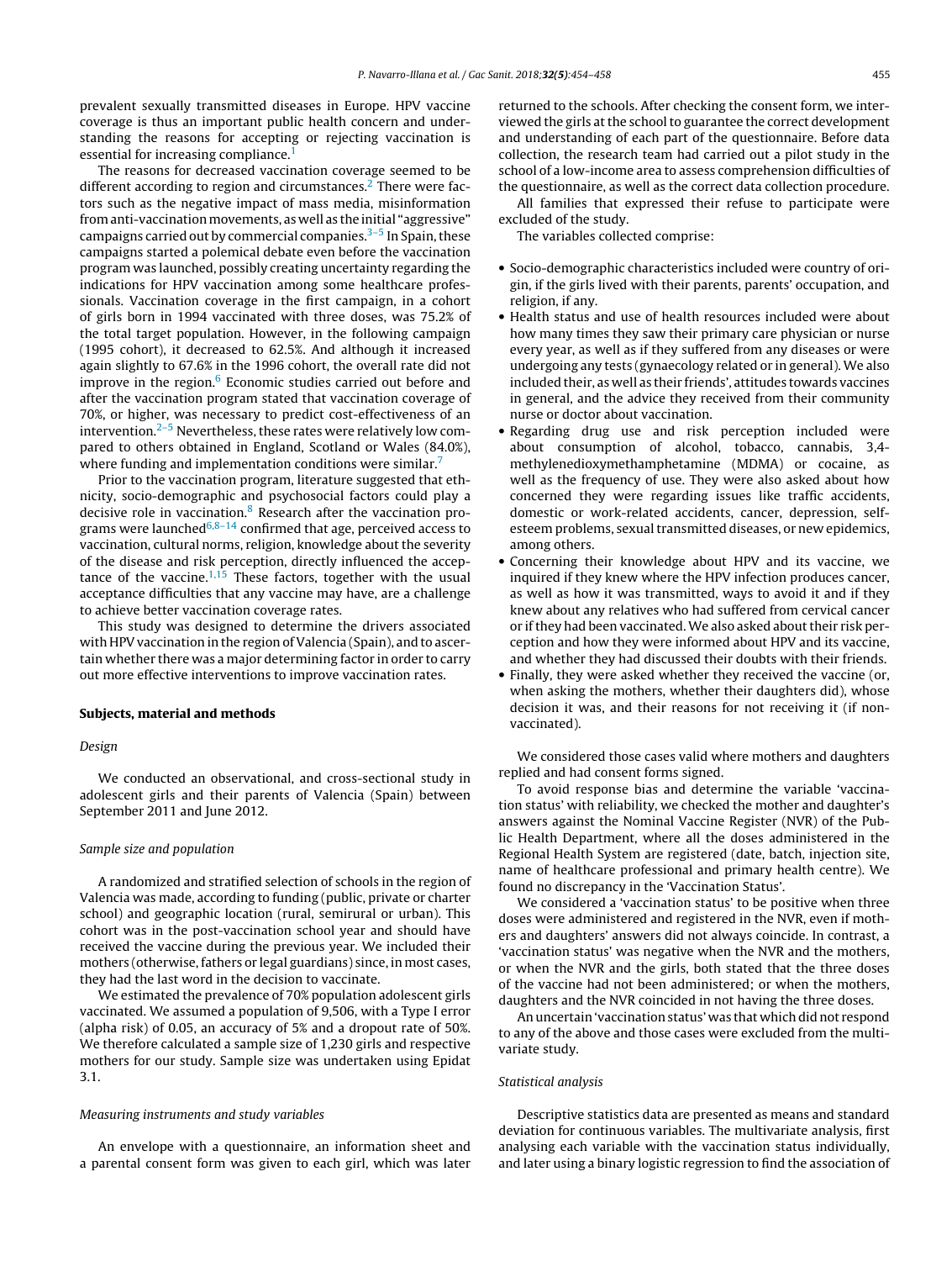each variable with the vaccination status. For the selection of variables of the predictive model we used significance, suitability and opportunity criteria of each of them, following a logistic regression, adjusting the baseline parameters and without forcing the order of the selected variables. Confidence intervals (CI) were calculated for a confidence level of 95%, and p <0.05 was considered statistically significant. Statistical analysis was undertaken using SPSS (version 22; SPSS, Inc. an IBM Company, Chicago, Illinois, USA).

## Ethics

The study was conducted according to the principles included in the Helsinki Declaration. The study was approved by the Committee on Research - Ethics Committee of the Conselleria d'Educació (Generalitat Valenciana) in May 2011. All participants were provided full information to consider on the nature of the study, voluntary participation, and confidentiality.

## Results

A questionnaire was distributed among 1,278 girls and their mothers, and we obtained 833 adequate answers (64.5%; 95%CI: 61.9-67.1). We chose a sample of 37 schools but only 31 participated (83.8%; 95%CI: 69.9-97.7), either because they were not given authorization by the parent school governing body  $(n = 4)$  or due to school program issues  $(n=2)$ .

From the descriptive analysis of the girls' socio-demographic and family profile (Table 1), we found that 86.1% (95%CI: 83.7-84.8) of the girls were born in Spain, 79% (95%CI: 76.2-81.8) lived with both parents and 85.5% (95%CI: 83.2-88.0) had siblings. Regarding religion, 76.5% mothers and 66.4% daughters were believers, while 46.5% and 30%, respectively, were practicing individuals.

Regarding the multivariate analysis [\(Table](#page-3-0) 2), from 833 cases, 73 (8.7%; 95%CI: 6.8-10.6) were excluded due to uncertain vaccination status. A total of 566 cases (74.5%; 95%CI: 71.4-77.6) were positive vaccinations and 194 (25.5%; 95%CI: 22.4-28.6) were negative vaccinations.

Sixty-five variables were selected from a total of 155 to be included in the logistic regression model (40 variables from the girls' questionnaire and 25 from the mothers'). The final logistic regression model included 84.5% of the cases, with 0.4 Cox & Snell and, 0.6 Nagelkerke coefficients. The success rate in the model prediction in vaccinated cases was 92.1% and 74.6% in non-vaccinated cases (global 87.9%).

After controlling for the covariates included, the multivariate model showed that the main factors associated with the HPV vaccination were the origin of the families (adjusted odds ratio [aOR]: 0.49;  $p = 0.04$ ), the civil status of the parents (aOR: 0.33;  $p = 0.01$ ), knowledge/beliefs about the vaccine when the source of information was the nurse (aOR: 1.83;  $p = 0.048$ ), the information source about the vaccine (aOR: 2.32;  $p = 0.002$ ), preventive healthcare centre visits (aOR: 2.1;  $p = 0.02$ ) and nurse advice (aOR: 6.6;  $p \le 0.001$ ).

## Discussion

This was one of the most comprehensive randomized study carried out in Spain. It had a large sample size and a data collection period of eighteen consecutive months. It focused on the drivers associated with HPV vaccination in order to carry out more effective interventions to improve vaccination rates.

We observed that 74.5% of girls were vaccinated, with a vaccination rate slightly higher than that published by the Public Health Department that year (66.5%), probably because the profile of the analysed cases which did not answer the questionnaire or the profile of the excluded cases, responded to a slightly less vaccinated

#### Table 1

Socioeconomic status: sociocultural and family variables.

|                                  | n                       | $\%$  | $(95\%CI)$      |
|----------------------------------|-------------------------|-------|-----------------|
| Mothers' marital status          |                         |       |                 |
| Married or attached              | 692                     | 83.2% | $(80.6 - 85.7)$ |
| Living alone                     | 140                     | 16.8% | $(14.3 - 19.4)$ |
|                                  |                         |       |                 |
| Mother's/father's/guardian's age |                         |       |                 |
| $25 - 30$                        | 1                       | 0.1%  | $(0.00 - 0.40)$ |
| $31 - 40$                        | 146                     | 17.6% | $(15.0 - 20.2)$ |
| $41 - 50$                        | 607                     | 73.0% | $(70.0 - 76.1)$ |
| 51-60                            | 72                      | 8.7%  | $(6.80 - 10.6)$ |
| $+60$                            | 5                       | 0.6%  | $(0.10 - 1.10)$ |
| Mother's level of education      |                         |       |                 |
| Primary                          | 273                     | 32.8% | $(29.6 - 36.0)$ |
| Secondary                        | 141                     | 16.9% | $(14.4 - 19.5)$ |
| V/T or CC                        | 169                     | 20.3% | $(17.6 - 23.0)$ |
| Undergraduate                    | 107                     | 12.8% | $(10.6 - 15.1)$ |
| University                       | 143                     | 17.2% | $(14.6 - 19.7)$ |
|                                  |                         |       |                 |
| Country of origin                |                         |       |                 |
| Spain                            | 689                     | 83.1% | $(80.6 - 85.7)$ |
| Other                            | 140                     | 16.9% | $(14.3 - 19.4)$ |
| Mothers' religious practice      |                         |       |                 |
| Regular practice                 | 169                     | 20.3% | $(17.6 - 23.0)$ |
| Occasional practice              | 218                     | 26.2% | $(23.2 - 29.2)$ |
| Believer                         | 250                     | 30.0% | $(26.9 - 33.1)$ |
| Atheist                          | 162                     | 19.4% | $(16.8 - 22.1)$ |
| No answer                        | 82                      | 9.8%  | $(7.80 - 11.9)$ |
|                                  |                         |       |                 |
| Girls and siblings               |                         |       |                 |
| With siblings                    | 713                     | 85.5% | $(83.2 - 88.0)$ |
| Without siblings                 | 120                     | 14.9% | $(12.0 - 16.8)$ |
| Girls living with                |                         |       |                 |
| <b>Both parents</b>              | 658                     | 79.0% | $(76.2 - 81.8)$ |
| Separated mother or widow        | 155                     | 18.6% | $(16.0 - 21.3)$ |
| Separated father or widower      | 8                       | 1.0%  | $(0.30 - 1.60)$ |
| Grandparents                     | $\overline{\mathbf{4}}$ | 0.4%  | $(0.00 - 0.90)$ |
| Others                           | 8                       | 1.0%  | $(0.30 - 1.60)$ |
|                                  |                         |       |                 |
| Mother's occupation              |                         |       |                 |
| Graduates or managers            | 204                     | 28.7% | $(24.2 - 30.6)$ |
| Admin/self-employed              | 100                     | 22.6% | $(11.0 - 15.9)$ |
| ML qualified                     | 97                      | 23,5% | $(10.6 - 15.4)$ |
| ML semi-qualified                | 33                      | 5.0%  | $(3.00 - 5.90)$ |
| ML non-qualified                 | 311                     | 13,2% | $(38.2 - 45.3)$ |
| Girls' place of birth            |                         |       |                 |
| Spain                            | 717                     | 86.1% | $(83.7 - 84.8)$ |
| Other                            | 116                     | 13.9% | $(11.6 - 16.3)$ |
| Girls' religious practice        |                         |       |                 |
| Regular practice                 | 117                     | 14.0% | $(11.7 - 16.4)$ |
| Occasional practice              | 133                     | 16.0% | $(13.5 - 18.5)$ |
| Believer                         | 303                     | 36.4% | $(33.1 - 39.6)$ |
| Atheist                          | 215                     | 25.8% | $(22.8 - 28.8)$ |
| No answer                        | 65                      | 7.8%  | $(6.00 - 9.60)$ |
|                                  |                         |       |                 |

CC: community college; 95%CI: 95% confidence interval; ML: manual labor; V/T: voc/tech inst.

group than that included in the analysis. However, when comparing the resulting sample with the socio-demographic, cultural and family profile of the general population $<sup>6</sup>$  $<sup>6</sup>$  $<sup>6</sup>$  we can observe similar</sup> profiles. The sampling bias is thus compensated and it is considered representative.

The main drivers associated with vaccination were:

• Country of origin of the mothers: the mothers' country of origin as a determining factor for vaccination, has been associated, in the literature, with the difference between native groups ver-sus immigrant groups, possibly due to cultural beliefs.<sup>[16](#page-4-0)</sup> The same occurs with cervical screening, since immigrant women do not undergo as many smear tests as native women.[17](#page-4-0) One may also associate these differences with the socioeconomic status of immigrant families and not just with their cultural beliefs.<sup>[18](#page-4-0)</sup>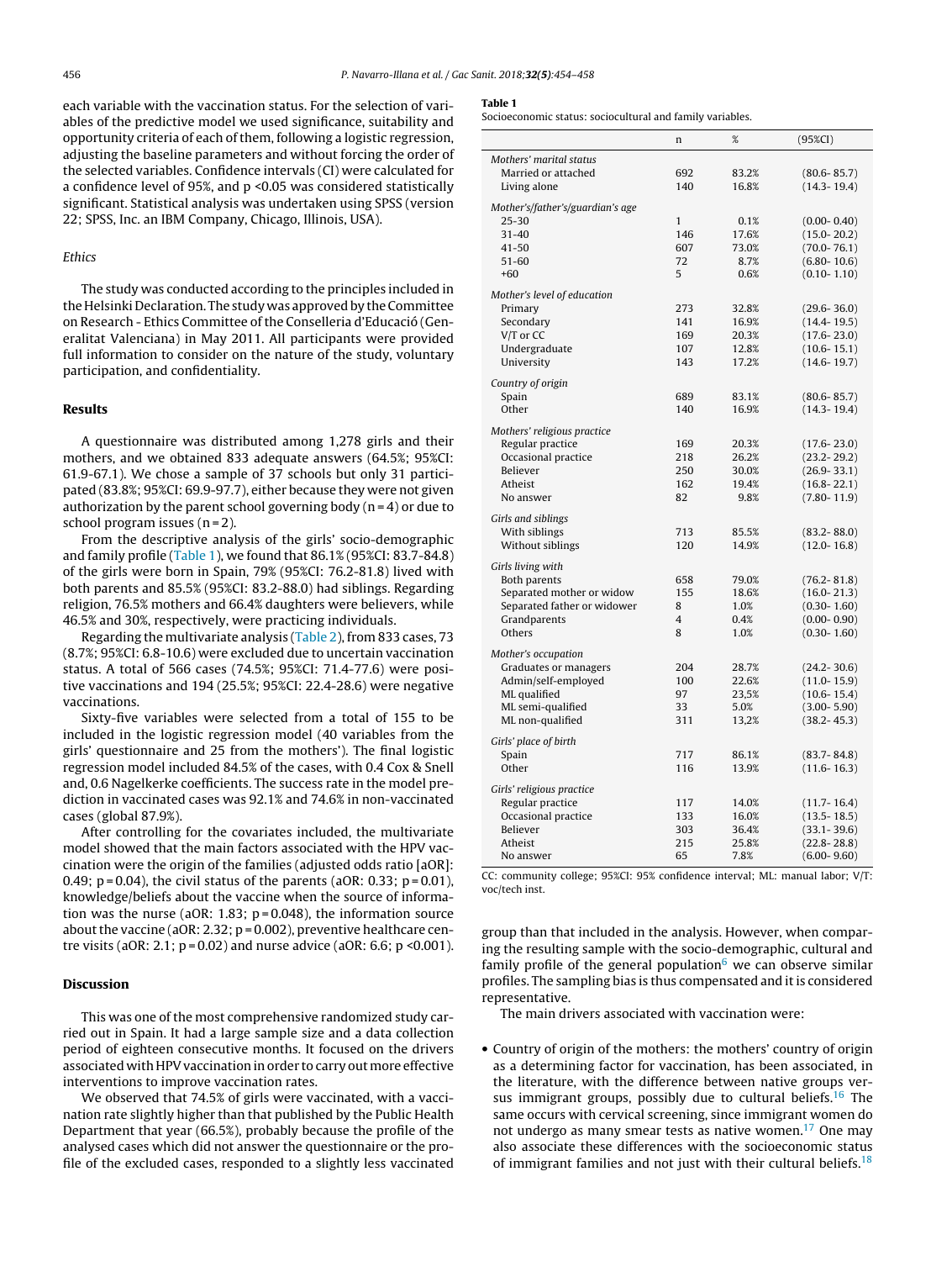#### <span id="page-3-0"></span>Table 2

Binary logistic regression model results (n = 833).

| Variables                                  | Answers                                                                             | p       | aOR          | $(95\%CI)$        |
|--------------------------------------------|-------------------------------------------------------------------------------------|---------|--------------|-------------------|
| Mother's country of origin                 |                                                                                     |         |              |                   |
|                                            | Foreign (vs. Spanish)                                                               | 0.042   | 0.49         | $(0, 24 - 0, 98)$ |
| Mother's marital status                    |                                                                                     |         |              |                   |
|                                            | Married                                                                             | 0.058   | $\mathbf{1}$ |                   |
|                                            | Separated                                                                           | 0.016   | 0.33         | $(0.13 - 0.81)$   |
|                                            | Widow                                                                               | 0.119   | 15.38        | $(0.49 - 480.2)$  |
|                                            | Divorced                                                                            | 0.692   | 1.23         | $(0.44 - 3.40)$   |
|                                            | Single                                                                              | 0.143   | 0.27         | $(0.05 - 1.56)$   |
|                                            | Attached                                                                            | 0.478   | 0.58         | $(0.13 - 2.58)$   |
| Knowledge about how to avoid HPV infection |                                                                                     |         |              |                   |
|                                            | I do not know                                                                       | 0.100   | $\mathbf{1}$ |                   |
|                                            | Yes, it can be avoided                                                              | 0.474   | 0.76         | $(0.36 - 1.62)$   |
|                                            | No, it cannot be avoided                                                            | 0.114   | 1.56         | $(0.90 - 2.72)$   |
|                                            | The source of information about HPV and vaccine was the physician                   |         |              |                   |
|                                            | No                                                                                  | 0.048   | $\mathbf{1}$ |                   |
|                                            | Yes                                                                                 | 0.048   | 1.72         | $(1.01 - 2.94)$   |
|                                            | The source of information about HPV and vaccine was the nurse                       |         |              |                   |
|                                            | No                                                                                  | 0.048   | $\mathbf{1}$ |                   |
|                                            | Yes                                                                                 | 0.048   | 1.83         | $(1.01 - 3.35)$   |
|                                            |                                                                                     |         |              |                   |
|                                            | The source of information about HPV and vaccine was their friends                   |         |              |                   |
|                                            | N <sub>0</sub>                                                                      | 0.003   | $\mathbf{1}$ |                   |
|                                            | Yes                                                                                 | 0.003   | 0.43         | $(0.24 - 0.77)$   |
|                                            | Has read about the vaccine from information leaflets                                |         |              |                   |
|                                            | Yes vs. no                                                                          | 0.002   | 2.32         | $(1.37 - 3.92)$   |
| Girls' perception about the vaccine        |                                                                                     |         |              |                   |
|                                            | Very good vaccine to prevent cervical cancer                                        | < 0.001 | $\mathbf{1}$ |                   |
|                                            | Very good vaccine for cancer, but has side effects                                  | < 0.001 | 0.14         | $(0.08 - 0.25)$   |
|                                            | Good vaccine, but I am afraid because it hurts                                      | < 0.001 | 0.15         | $(0.06 - 0.35)$   |
|                                            | Good vaccine for a disease I will not suffer from                                   | < 0.001 | 0.01         | $(0.00 - 0.05)$   |
|                                            | In the last year has attended the nurse's clinic in the community healthcare centre |         |              |                   |
|                                            | Never                                                                               | 0.017   | $\mathbf{1}$ |                   |
|                                            | Once                                                                                | 0.352   | 0.75         | $(0.42 - 1.37)$   |
|                                            | More than once                                                                      | 0.025   | 2.12         | $(1.10 - 4.07)$   |
|                                            | Regarding advice given by their nurse (or their physician)                          |         |              |                   |
|                                            | I have not spoken to them                                                           | $0.001$ | $\mathbf{1}$ |                   |
|                                            | I have been advised to have the vaccine                                             | $0.001$ | 6.57         | $(3.19 - 13.56)$  |
|                                            | I have been told to decide for myself                                               | 0.433   | 0.75         | $(0.36 - 1.56)$   |
|                                            | I have been advised not to have/delay the vaccine                                   | 0.001   | 0.05         | $(0.01 - 0.22)$   |

aOR: adjusted odds ratio; 95%CI: 95% confidence interval.

However, this is not the case here as there is free access to the HPV vaccine in Valencia. Therefore, we consider the difference to be due to the existence of a cultural barrier.

- Marital status of the parents: the girls whose parents were separated were vaccinated less often than those living in a traditional family. This highlights the health protection a traditional family grants versus less conventional family models.[19](#page-4-0)
- Knowledge about how to avoid HPV infection: knowledge and beliefs about HPV vaccine can influence the vaccination decision directly. However, a reason they are a determining factor is due to the perception of safety and efficacy that these knowledge or beliefs give the individual when making a decision.[20](#page-4-0)
- Information source about HPV infection and vaccine: the source of information about the vaccine is also important. Information leaflets issued by local authorities were a positive factor for vaccination, although there are studies that show that television advertising was positively linked to vaccination in young girls, as well as internet information, which also had a strong influence in adolescent girls over eighteen years old.<sup>[21](#page-4-0)</sup>
- Knowledge about the vaccine from information leaflets: it was generally stated that most girls and mothers who had some information about HPV vaccine had seen it in leaflets issued by the local health authorities.<sup>[14,19,20](#page-4-0)</sup> It seems reasonable to affirm that

the information campaign carried out among the target population was effective.

- Girls' perception of the vaccine: the girls' health habits were the same as those of the general population, as seen in the Health Survey of the Valencian region of that year  $(2011).^{22}$  $(2011).^{22}$  $(2011).^{22}$  It needs to be emphasized that girls who were less prone to drinking alcohol, or never tried it, had a lower vaccination rate than the rest. Perhaps, girls with a cautious attitude towards alcohol had a lower risk perception about HPV infection. We can consider that a more conservative profile was linked to less risky actions, and mothers and daughters had an overall lower risk perception.
- Use of healthcare system resources: preventive visit to their community nurse: as seen in different studies,  $23,24,26$  girls who visited their community nurse several times in the last year had a higher vaccination rate than those who did not go to their healthcare centre.
- Advice from a nurse or physician: this linear correlation seems based on the importance of the health professional's advice, where the nurse plays an essential role in the health system. $24,25$ Nurses, as well as doctors, lead the health processes of health-care users, and their advice definitely influences vaccination.<sup>[23,26](#page-4-0)</sup> However, this influence is not always positive. Without a doubt, the main determining driver of the analysis was the healthcare professional's advice, mainly nursing staff, as they are the ones